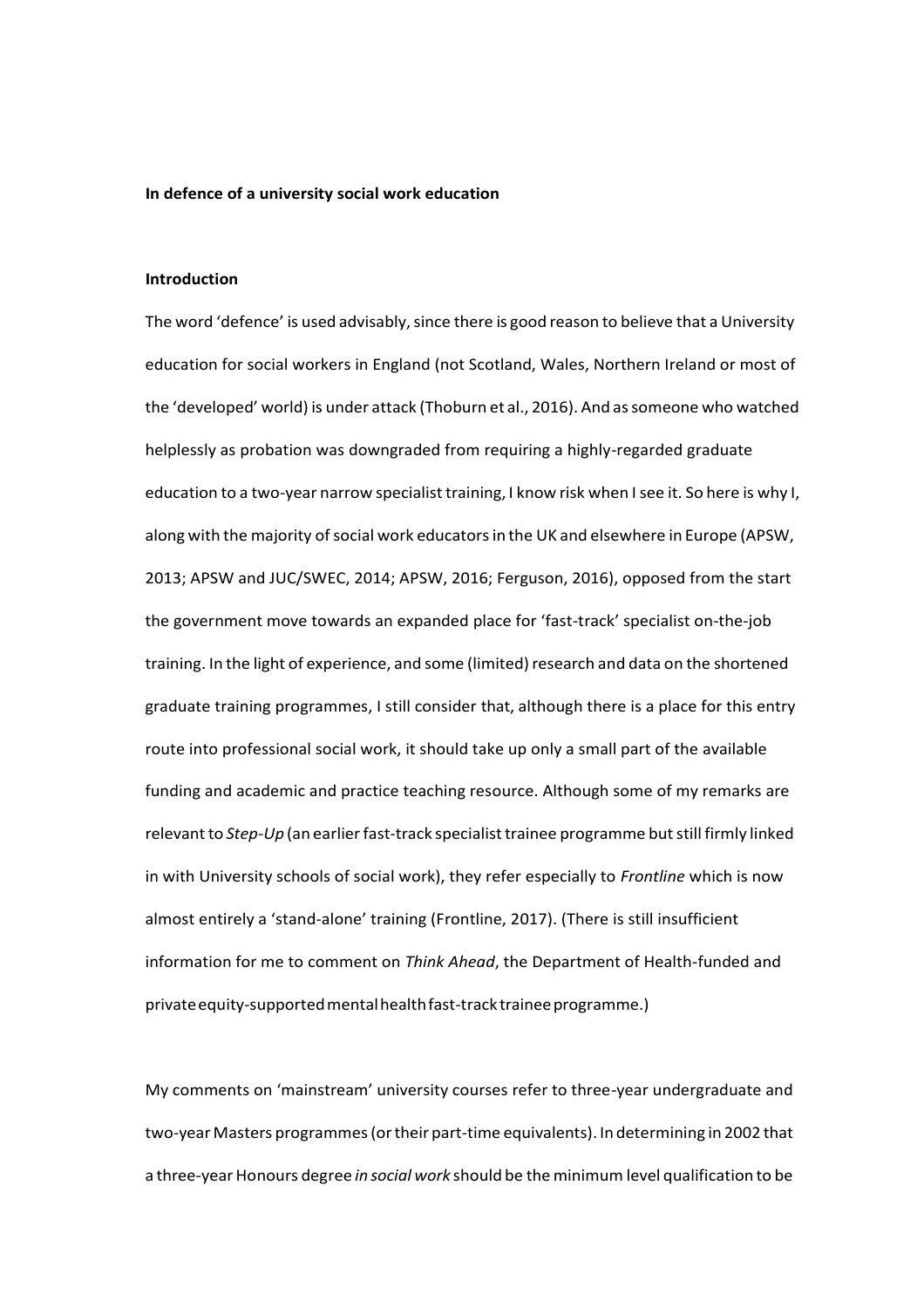compliant with the European Directives on professional registration, the General Social Care Council(GSCC) concluded that post-graduates can complete the necessary curriculumin the two years because they have already been assessed at Honours degree level, and also have only limited breaks during the two-year course (GSCC, 2012). Each 'mainstream' programme hasits own characteristics and specialisms within the broad curriculum but, in response to government requirements, the Regulator and university Quality Assurance Agency (QAA) mechanisms over the years, there is far more that unites them than separates them. Still, unless restricted to a particular geographical area, potential students can make choices between different approaches to the academic and practice learning on offer.

UK university-based social work education and training is admired across the world for its blend of rigorous scholarship with assessed experience in practice. But this is not to say that all 'mainstream' university programmes live up to their aspirations. Within programmes, some students have better experiences than others, and a small minority who complete the courses each year should not have done so. Student surveys and research reports identify the strengths and weaknesses of mainstream courses (see for example Manthorpe et al, 2006; Carpenter et al; 2012; Croisdale-Appleby, 2014; Narey, 2014). A small number of evaluations on the early cohorts of fast-track trainee schemes are now also available; Smith et al (2013), Baginski and Manthorpe (2014) and Hackett et al (2016) with respect to Stepup, and Maxwell et al (2016) with respect to *Frontline*, provide detailed evaluations which point to encouraging results in terms of the high-quality and well-rounded graduates and the satisfaction of most of them with the learning experience.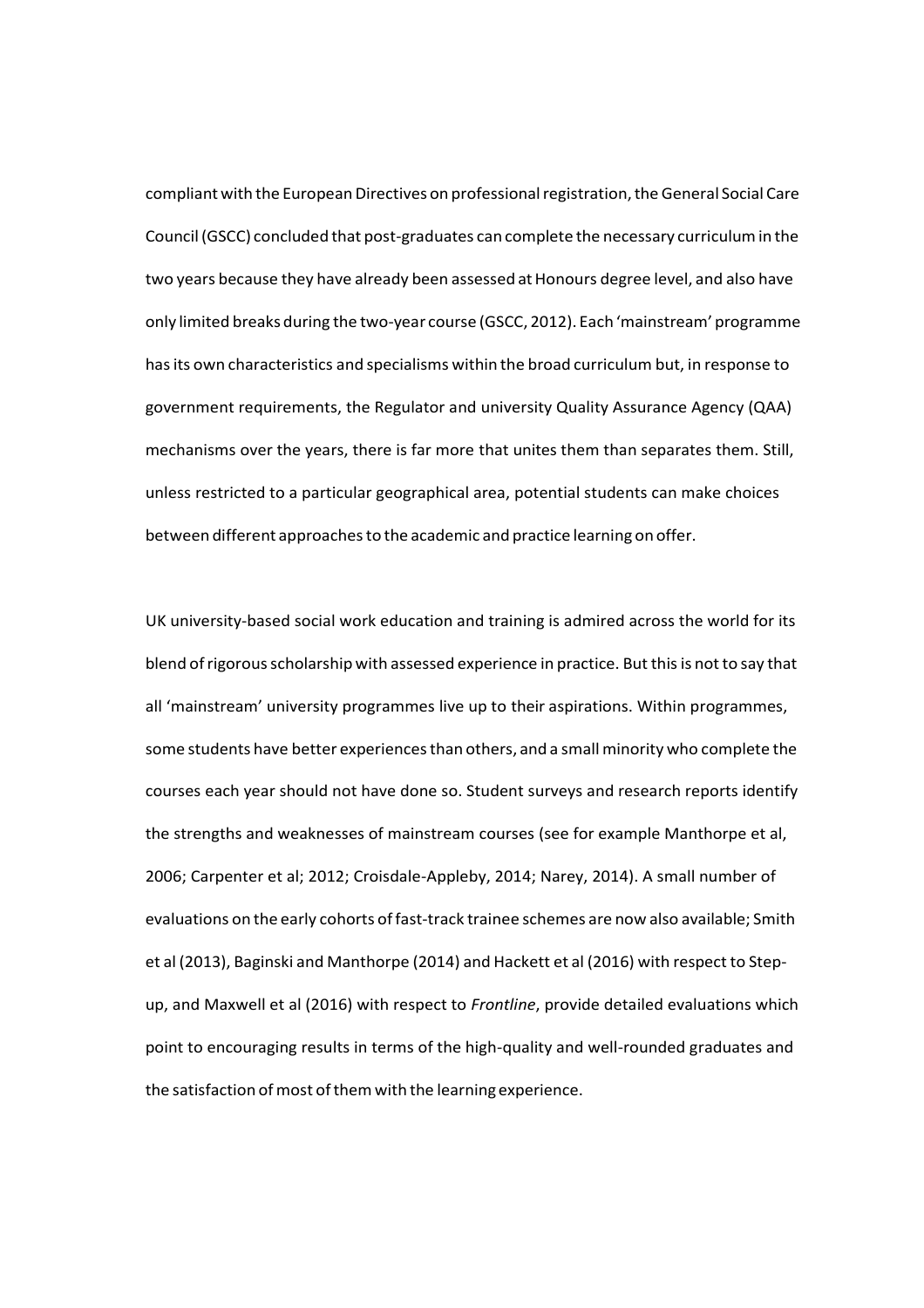However, the early short-course cohorts evaluated were still benefiting both from the 'haloeffect' of pioneer status and from the considerably more generous funding for recruitment and ofthe courses as well asthe trainees. The methodology and the premises underpinning the Maxwell et al (2016) *Frontline* evaluation, but not its academic rigour, are contested, especially with respect to comparisons made with the (very small sample) of mainstream graduates, a proportion of whom will not have had direct experience of child and family work on which the evidence on competence is based (APSW/JUC-SWEC, 2014; Ferguson, 2016). Ferguson comments on the finding that *Frontline* graduates performed better on the simulated exercisesthan themainstream students but also notesthatthe report'*is cautious about how the findings should be interpreted'.* He notes the report's conclusion that *'an important question remains as to whether Frontline's superior performance in simulated interviewing is due to the distinctiveness oftheirstudents and selective recruitment or due to a training model that emphasises practice skills'*. Reflecting on the as yet unanswered questions,some of which will be clearer when the planned follow-up evaluation is available, he concludes: '*We now need a robust debate about what social work education is for and the extent to which its future – in England at least – lies with 2-year MA and 3-year BA courses provided by universities or with the fast-track courses of 12-month Frontline or 14 month Step-Up to Social Work programmes, or both'*.

These are detailed quantitative and qualitative evaluations that are a rich source of information to which I can not attempt to do justice in this short article. Broadly speaking, the findings from the available evaluations about the different strengths and weaknesses of the fast-track specialist and more comprehensive mainstream programmes are in line with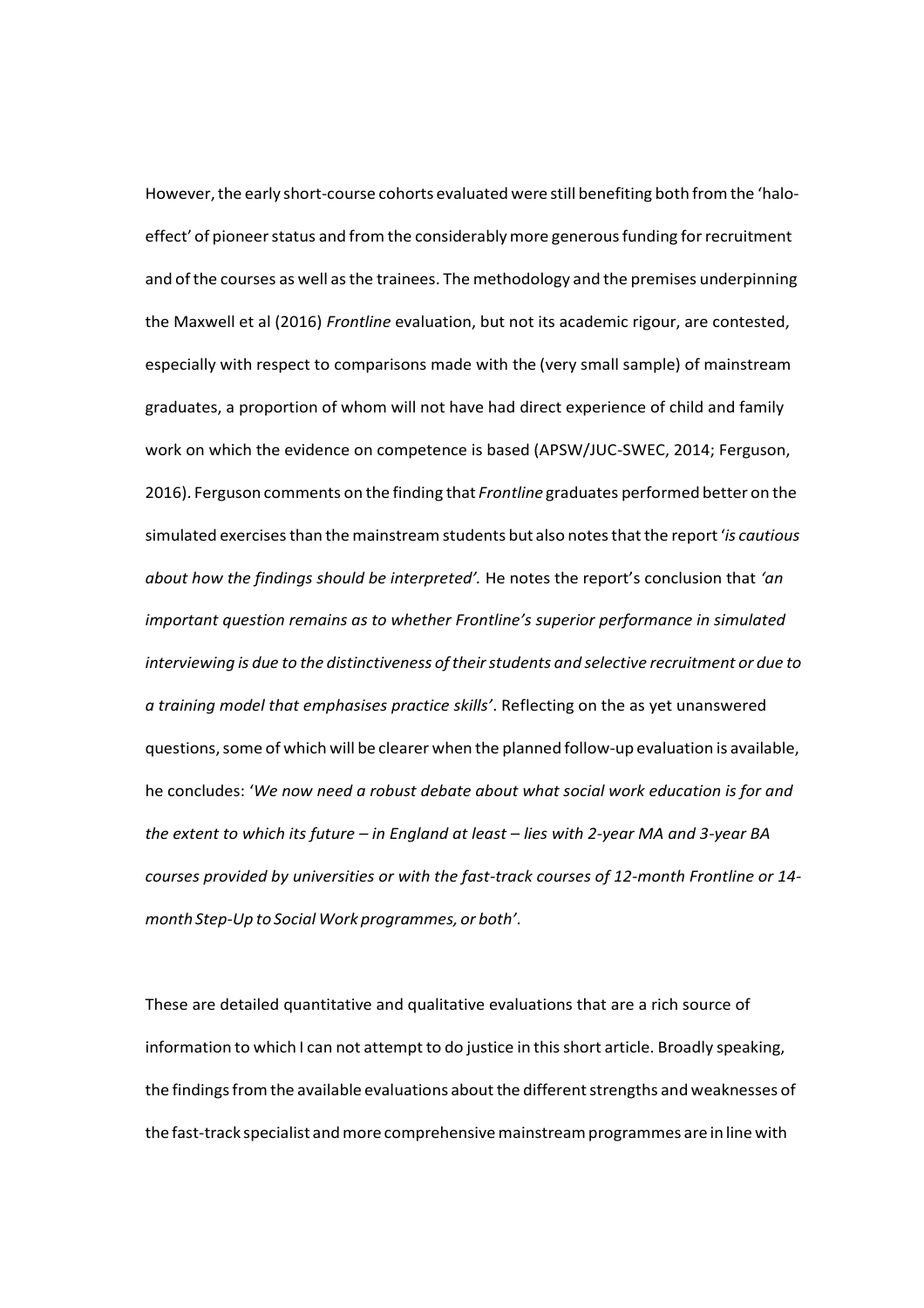what follows. This article is a contribution to the debate called for by Ferguson, albeit focusing in the main on what mainstream university programmes can offer.

### **Students not trainees**

The first point to make is that there is something special about learning as a university *student* rather than as an *employee*, *trainee* or *apprentice* contractually tied in with an agency that you may want to continue to work for as a qualified social worker. Some entrants to the profession prefer to remain with a current employer, and (the now rare) secondments andemployment-based part-time university routes were devised to allowfor these, with the Open University in particular assisting many to enterthe profession in this way. But although much of the assessed practice is within the sponsoring agency, these are registered students and follow the same BA or MA curriculum, almost always including assessed learning in other agencies. Even so, the decline in numbers enrolling on full- or part-time mainstream university employment-based routes pointsto a preference forthe flexibility of student status (Skills for Care, 2016).

The curricula for trainees and students may or may not be similar – the Health and Care Professions Council (HCPC) is tasked to seek to ensure that the basics are there – but the learning experience is qualitatively different. The student is more able to be adventurous, take risks if you like, with their own learning journey. Maybe they start out thinking that they would like to work with the elderly, but a first placement in mental health, or working with a mentally ill parent in a children's services team, results in a switch of future employment choice. Student status also frees up a student on placement, with the help of their tutor, their fellow students and usually their practice educator, to critique the practice orthe service model they are experiencing, without worrying thatthis may costthem a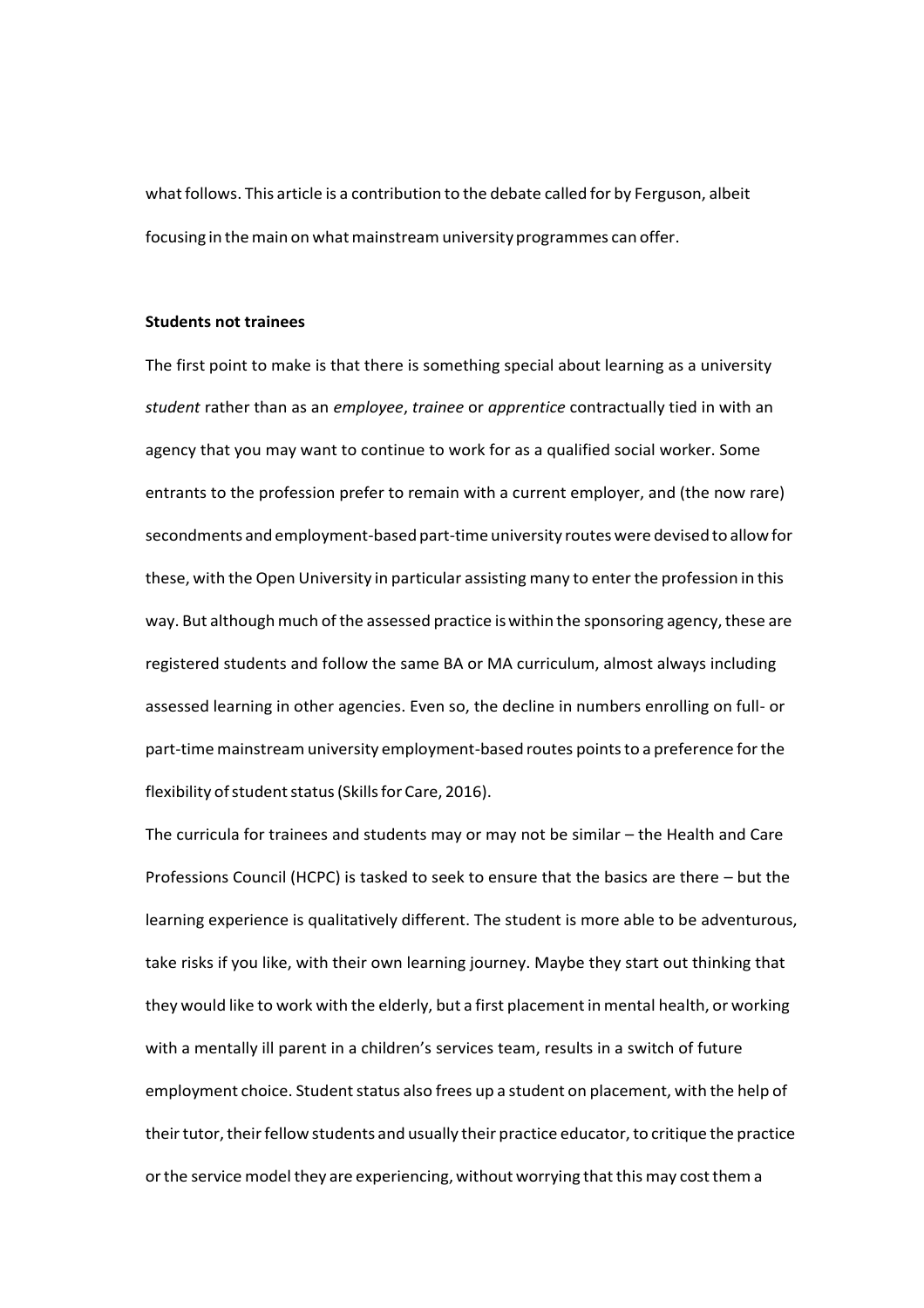future job in their home area. I say usually their practice educator, but anyone who has spent more than a few years as a university social work tutor will know that there can (happily infrequently) be student/ practice teacher clashes, or even, sad to say, abuse of power from which the student has to be rescued, with special efforts to ensure a better experience next time round. When the entrant to the profession is a trainee and – some 'observation' visits apart – most if not all their practice learning takes place within a single agency, the opportunity is lost to explore different models of service delivery or practice approaches, and a bad experience in their sponsoring agency can put them off a career in social work altogether. This problem is increased with the fast-track trainee programmes because time spent discussing and learning from other members of the student group using different approaches with different needs groupsis curtailed by themore limited curriculum and shorter duration ofthe training.

Some ways of delivering traineeships seek to mitigate these problems, and many trainees will feel satisfied with their learning experience, and happy to stay put throughout, but most will have more limited opportunities to explore the relevant knowledge and practice approaches than those who have the greater freedom to experiment, to 'think outside the box', that comes with being a student. Although encouraged to continue their studies for a further year, those qualifying from the fast-track programmes are free to take their Postgraduate diplomas, register with HCPC, and apply for a social work post anywhere in England (the portability of these qualifications elsewhere in the UK and internationally is still uncertain: European Association of Schools of Social Work, 2015; McNicoll, 2017).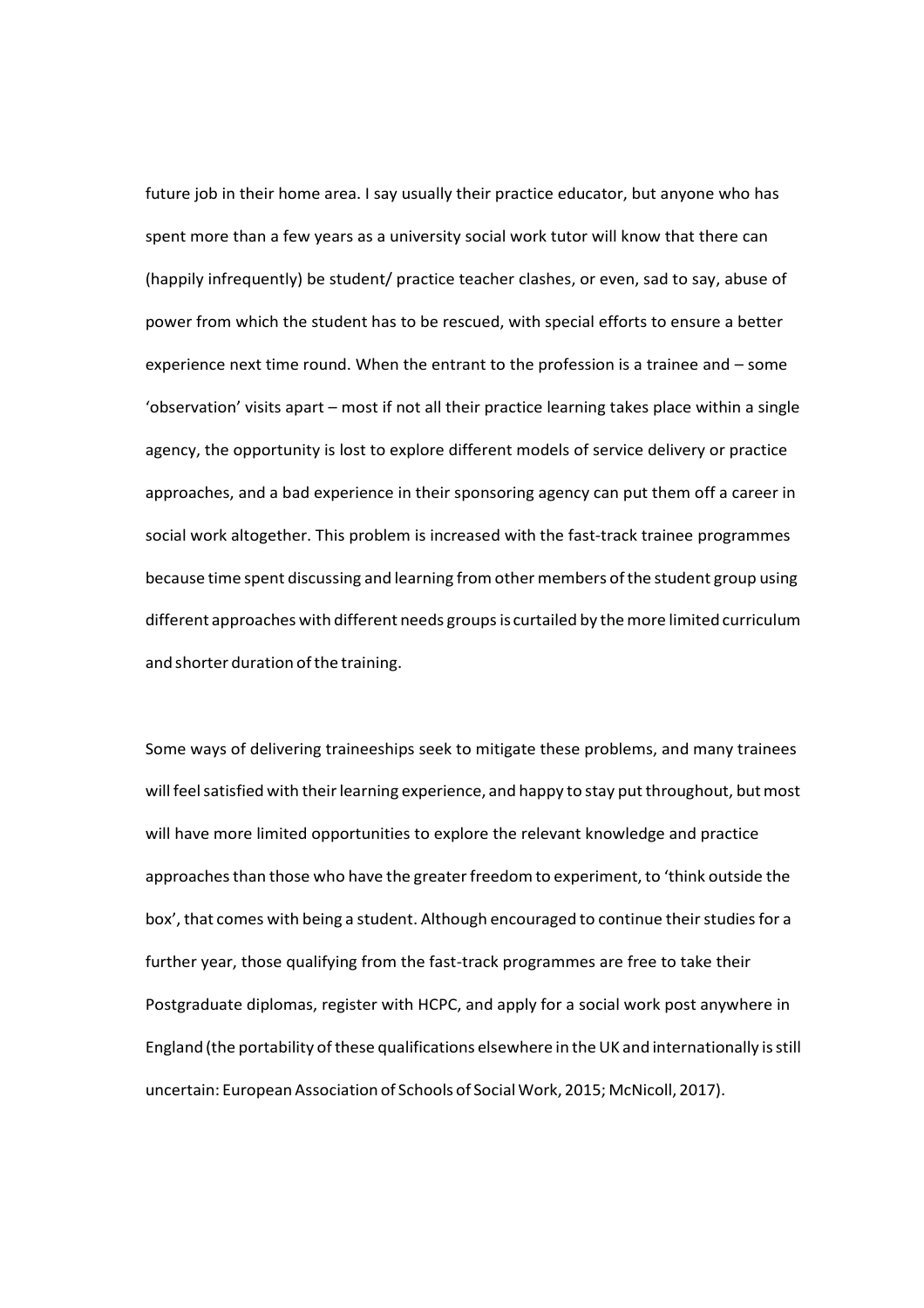### **The process and values curriculum**

Before moving on to the knowledge, methods and skills curricula, the above comments raise the question of the *process* curriculum and the integration of professional and personal values. This is linked with allowing for different learning styles and teaching structures and methods. There is increasing scope for 'blended learning', that is different combinations of University and practice agency direct learning, web-based and distance learning. But for a profession for which community participation, inter-personal relationships and group interactions are so central, meetings with tutors and fellow students in different-sized groups in the university and on placement are an essential part of university as well as practice-based learning.

Learning about values permeates the academic and practice curriculum, from academic social science input to teasing out ethical dilemmas as they emerge in practice with individuals, families, groups and communities. I was a member of the training subcommittee of the Social Work Reform Board (DfE, 2010) and one of our papers – handed over aslegacy to *The College of Social Work* (TCSW) – was entitled 'the process curriculum'. The two- or three-year programme of learning on a University course is planned as a group as well as an individual experience – a processthrough which the student is'socialised' into the profession. This is achieved progressively via student-, tutor-, practitioner- and service user-led debates, especially around values. Developing an understanding of power relationships asthey impact on the student and on those they are working with; taking the time to integrate apparently disparate theoriesinto a coherent and practice-relevant whole; exploring group dynamics through membership of changing as well as stable groups – these all fall broadly within the 'process curriculum'. A shorter timeframe for these aspects of the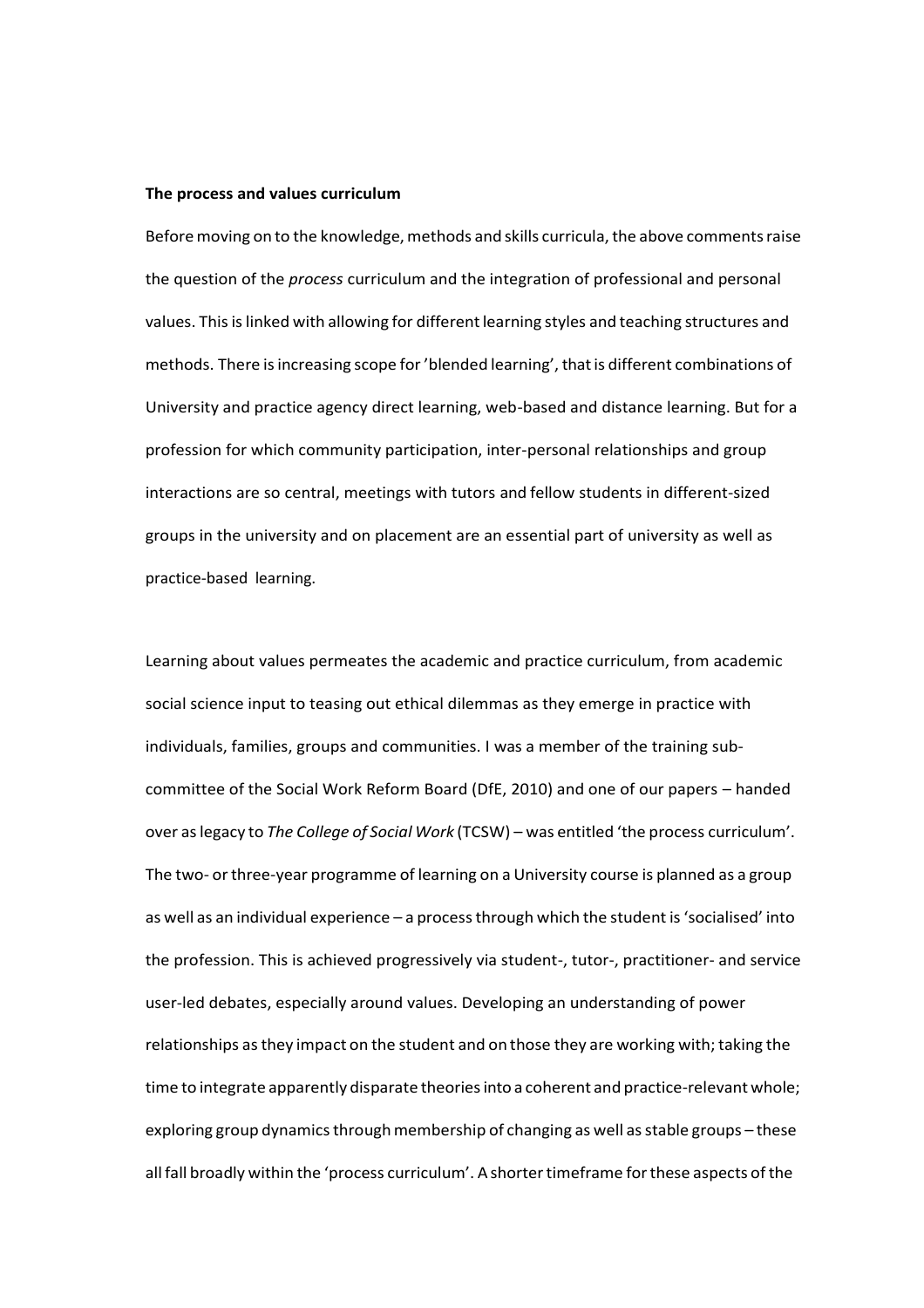process curriculumthat contribute to studentsinternalising confidence in theiridentities as professional social workers may in part explain the conclusion of the *Frontline* evaluators that, '*despite enjoying high ratingsfor practice quality,the Frontline trainees'rating oftheir own confidence in their abilities waslowerthan theirmainstreamcounterparts*' (Maxwell et al, 2016:10).

# **The knowledge and skills curriculum in taught sequences and practice placements**

*The social science, psycho-social and socio-legal foundations of social work knowledge* One of the aspects of UK social work education much admired by colleagues in some other countries, including those with much longer qualifying programmes, is the integration of knowledge with practice learning from the very start. Although HCPC requirements stipulate the amount of time that must be spent in a practice setting, much learning about practice occurs within the university, and much knowledge input occurs on placement. This, of course, is the case for both 'trainee' and 'university student' programmes. That said, there are big differences in curriculum content, learning approaches and timing of the different elements. University programmes generally start with a broad introduction to the relevant social science knowledge and the context in which social work is practised, before progressing to the integration ofthis withmore specific social work knowledge and theories for practice. The three recently-introduced trainee programmes are fast-track and specialist, and have a narrower curriculum, focused from the start on social work practice knowledge and skills, with less time given over to learning about and integrating broader social science knowledge and debates. The trainees are introduced during the six-week Summer school to issues of poverty and environmental pressures, and some social policy issues such as the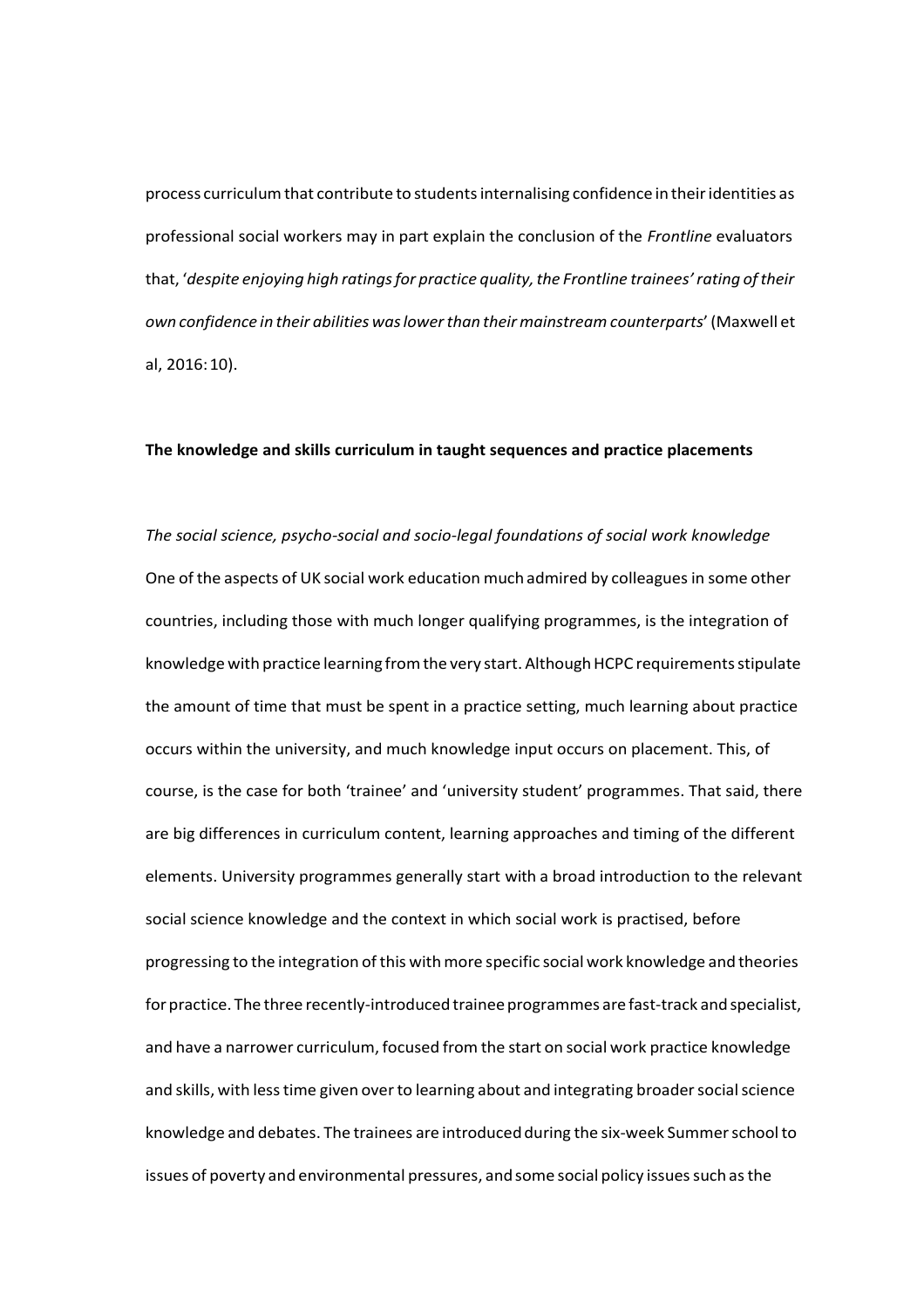complex workings ofthe health services, but these are likely to be 'one off' inputs by visiting speakers, most of whom are enthusiasts for the Frontline approach and practice model. But the pace of the teaching and learning to allow compliance with the minimum requirements for HCPC accreditation requires rapid move on, with little time for independent study, and the learning that can be more fully absorbed by reading in more depth around issues for a coursework assignment.

With the two- or three-year MA or BA programmes, there is more time for this early social science input to be absorbed and revisited in the context of increasing familiarity with the lives of the people needing services and the social work roles and tasks. There is some evidence in support of this point in the Maxwell et al (2016) evaluation in that, when commenting on the simulated cases, mainstream MA students out-performed Frontline students on the dimension of'*howstudentstheoretically conceptualise substantive issuesin the scenario and fortheir practice'*(p.112).

Many and perhaps the majority of 'mainstream' students follow specialist options in their final year, and especially if complemented on placement, acquire the relevant legal and service-user and procedural knowledge for working with that group. But as noted by Croisdale-Appleby (2014) *'The initial qualification isthe entry pointto a profession in which learning should continue throughout the professional life of the individual*' (p.71). It is not intended that 'generalist' social work students (any more than medical students) will have the detailed specialist knowledge allowing them to start from day one in a specialist area of practice. In that sense, they differ from those completing specialist qualifying courses. So for them the specialistlearning during the Assessed and Supported Yearin Employment(ASYE)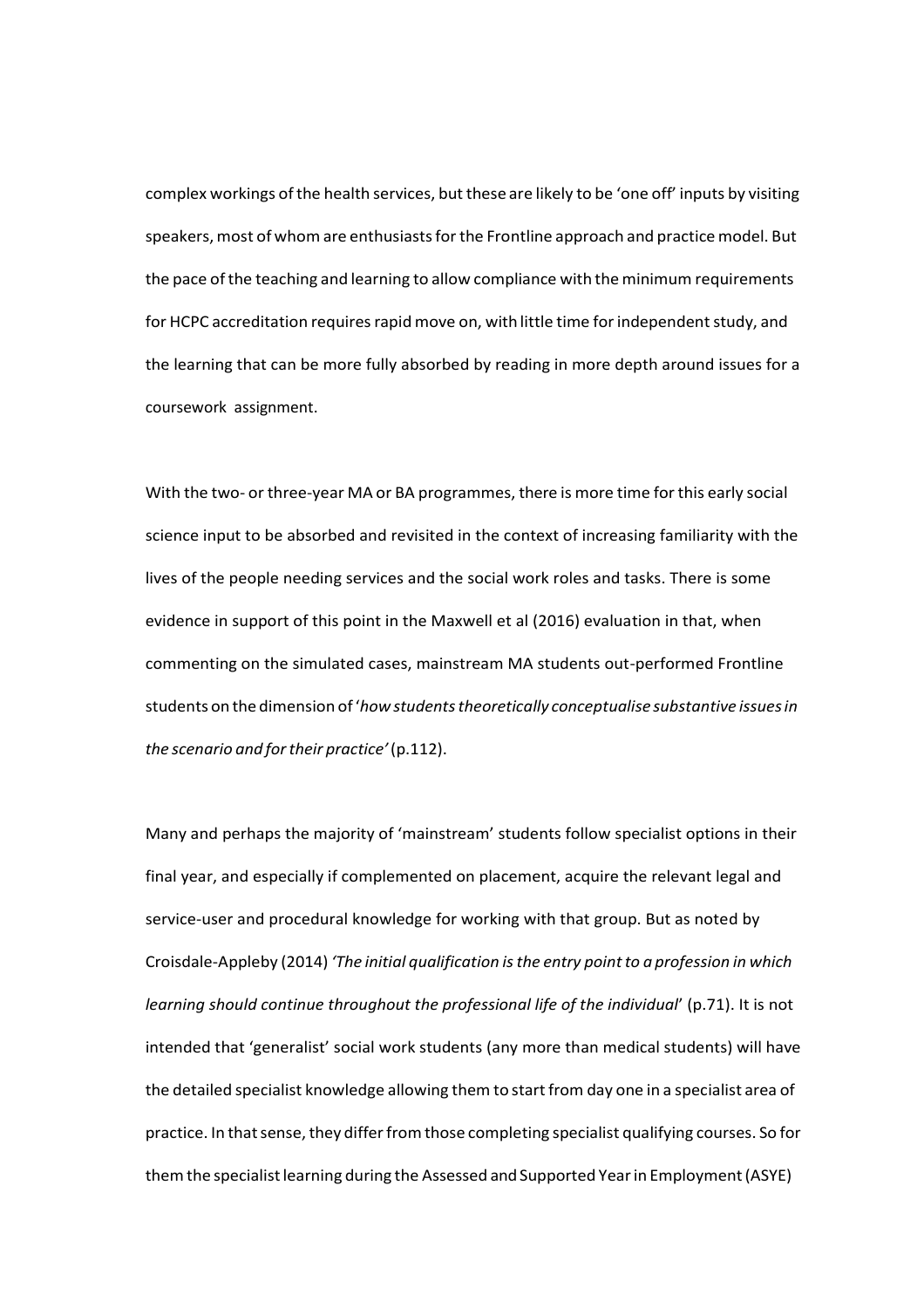is essential and much valued. They are, however, likely to be better equipped to take on new challenges and to transfertheir knowledge fromone setting or area of practice to another astheir career progresses.

# *Theories for understanding and theories for helping*

As is appropriate with mainstream university programmes that aim to qualify their graduates for practice in any area of social work, the emphasis is on generalist knowledge and skills that can be used flexibly and creatively across settings and needs groups. The term 'co-production' is these days more commonly used than 'partnership' but flexibility of approach is central to engaging with people who need services and colleagues from other professionsto arrive at the most appropriate way of helping. I have found it helpful to avoid the term 'social work theory' or even 'theories' in the plural, and advise students to think in terms of 'theoriesfor understanding' and 'theoriesfor helping'.

In terms of the first, the qualified social worker needs a broad knowledge base on: aspects of environmental deprivation and stress that a client may have to contend with; how the public services work and interact with each other;the legislative framework for all aspects of social work; child and adult physical and mental health and development; and the possible causes and presentations of psychological and relationship difficulties. The discourse and terminology have changed over the years but the overarching approach to understanding the social work task remains remarkably unchanged – 'person in environment', 'psycho-social', 'ecological' or 'systems' approaches have been terms in fashion over the years. The last needs some comment – it is essential in social work to be aware of the systems surrounding the person in need, and those that impact on their own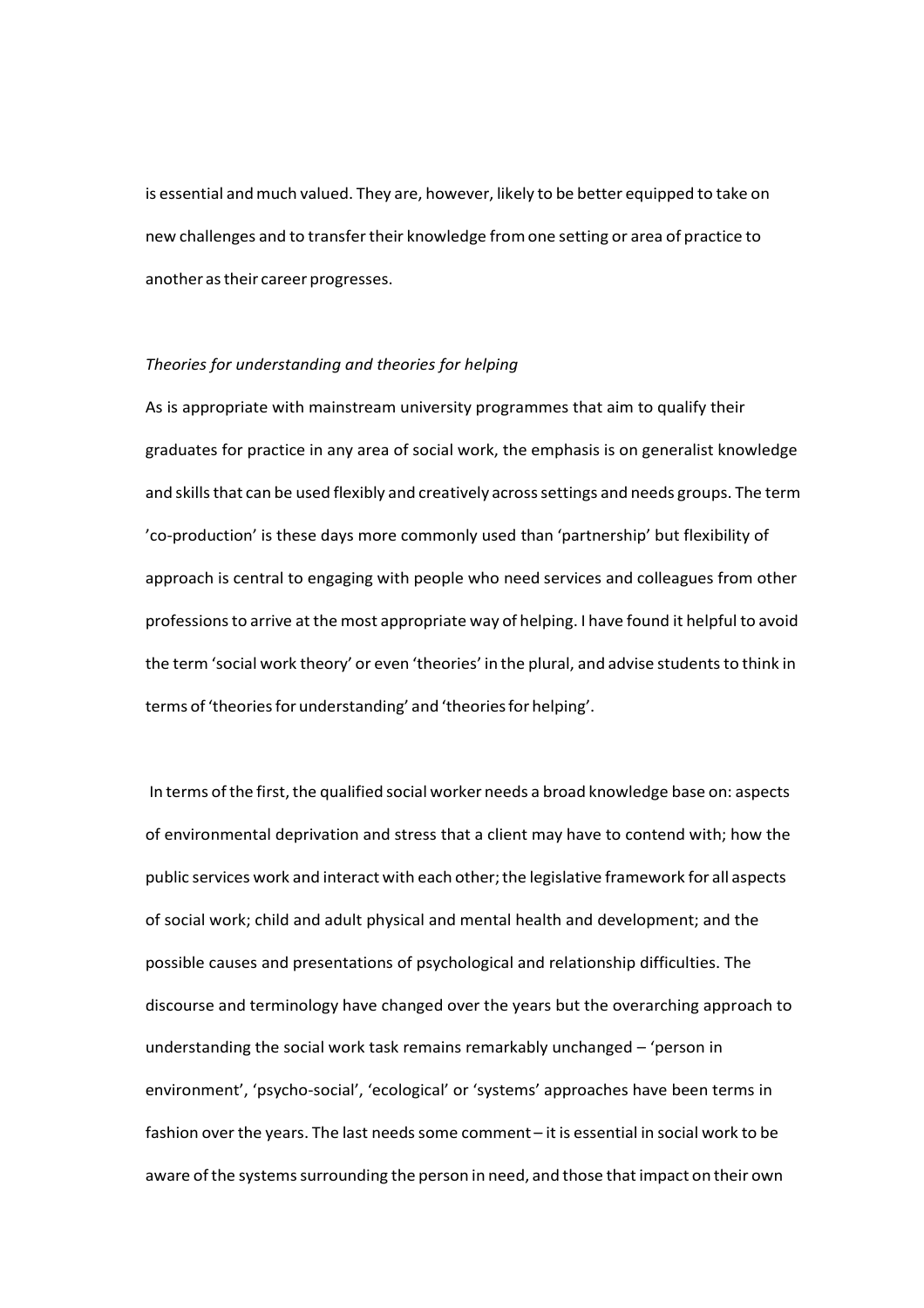work setting, so a 'systems approach' to understanding permeates all qualifying programmes. But it is often mistakenly confused with a specific method such as 'systemic family therapy' which takes up a large part ofthe *Frontline* methods curriculum.

If beginning social workers are to be able to be creative and flexible in their response to clients with a wide range of difficulties, they also need a wide range of underpinning *theories for helping*. I have found it makes sense to students to distinguish between 'approaches', 'methods', 'skills' and 'techniques'. Looking first at approaches, in some form or other'relationship-based' helping and the professional 'use ofself' are the foundations of approaches to the social work task. Within this, the three broad approaches are derived from psychodynamic, behavioural and structural theories, with amore pragmatic 'eclectic' approach borrowing from each. 'Start where the client is' developed into a more defined 'task-centredcasework' approach. 'Solution-focused'referssometimesto a broadapproach and sometimes to a specific method. According to the preferred approach he found in his observational research, David Howe (2009) concluded that most social workers could be grouped together in terms of their preferred approach as either 'fixers' or 'seekers after meaning'. In her wise memoir on a life in social work, Olive Stevenson argued for flexibility in the choice of theories to underpin helping methods. She expressed the hope that '*we have come far enough to accept that the ideological battles, fascinating and important though they are,should not, and need not, divert usfrom the sensible use of psychoanalytic theories and [...] an understanding of the importance of moving between inner and outer worlds as one important elementin the development ofskillsin social work'* and argued for *'away of understanding people's behaviour which takes us'a layer down'. Thisis not always necessary or appropriate:for example thewidespread useof cognitive behavioural*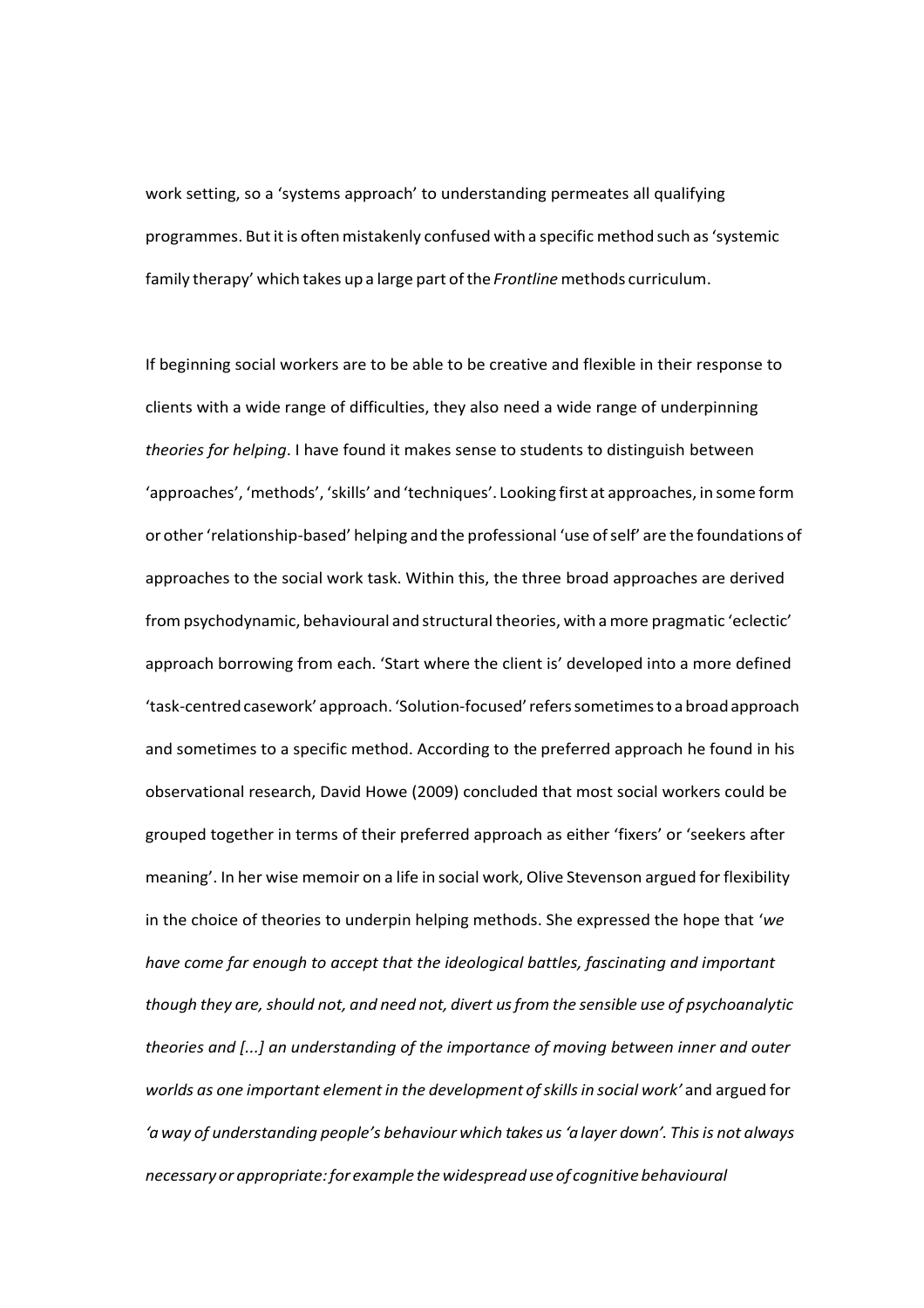*techniquesin certainkinds of emotional disturbance is demonstrably valuable.'(*Stevenson, 2013: 79-80). Each of these approaches will be covered, in more or less depth depending on the programme ethos and the placements of individual students, within a 'mainstream' qualifying programme, as, irrespective of worker preference, a partnership or 'coproduction' way of working may lead to one approach rather than another being the best wayforward.

Within these broad approaches, there are specific methods, some of them shared with other professions. 'Crisis intervention', 'task centred casework', 'systemic family therapy', 'functional family therapy', 'cognitive behavioural work', 'solution-focused casework', 'person-centred counselling', 'advocacy', 'debt counselling' and 'parent training' are all likely to have a mention as methods that may be in a social worker's tool kit, to be further developed as a career in social work progresses. One step down are the many techniques and tools such as 'active listening', 'welfare benefits screening', 'motivational interviewing' and 'scaling question', or the tools used as part of a behavioural, parent training or other 'bespoke' methods such as *Signs of Safety*. This is where the learning of students on different mainstream courses and within courses is likely to differ, especially depending on practice placements experienced.

But even bigger differences are to be found between mainstream and the fast-track specialist programmes with respect to the methods curriculum. The specialist courses tend to devote a larger share of the curriculum to methods and skills teaching, and indeed to concentrate on a narrow range of methods – in *Frontline'* s case, systemic family therapy and motivational interviewing figure highly.(According to the evaluation ofthe firsttwo cohorts,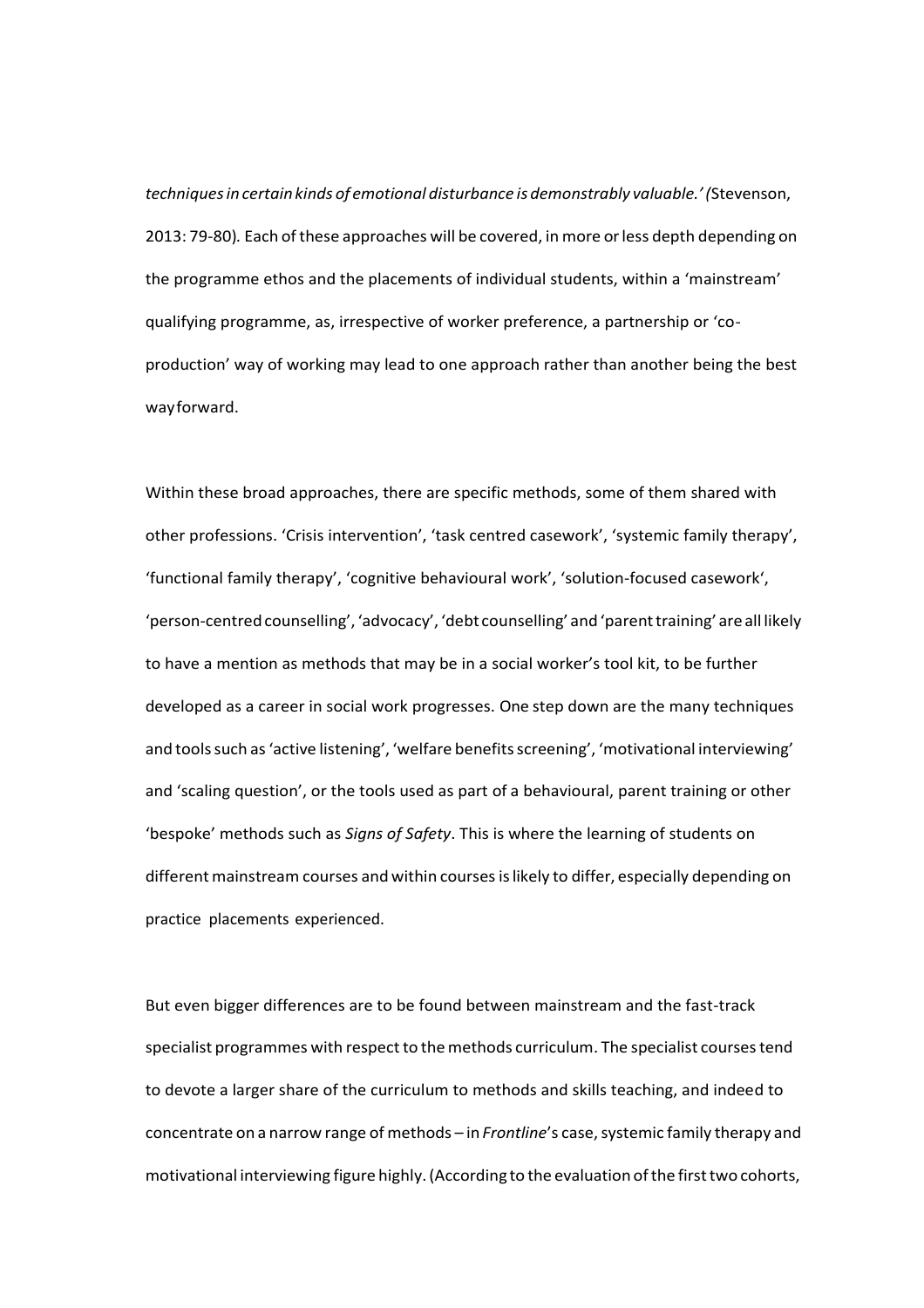over half ofthe 20 *Frontline* recall days were given overto social learning theory orsystemic family therapy based approaches; Maxwell et al, 2016.) On a 'mainstream' programme it is likely that a broader range of approaches and methods will be covered, and their appropriate use will be discussed in the context of analysis of practice issues that students meet during placements. There may be a series of lectures on different methods but whether or not a student actually learns the theory and practice of any specific method will depend on the ethos of the course and especially on the particular methods used by placementteams and practice educators, as well as on the needs of the adults and children they workwith.

### *The 'making sense and making use of research' curriculum*

Finally, the learning experience on mainstream courses is permeated by an insistence that in seminars and in assignments undertaken as part of formative and summative assessment, and in their case analyses, students make appropriate use of the relevant research and other sources of relevant knowledge. 'Making sense of research' is a central component of teaching and for all Masters and some BA students this research literacy is consolidated by a dissertation. For Masters students in particular, the opportunity to delve in some depth into an issue that has particularly interested them is greatly valued, and forsome, after a period in practice, brings them back into doctoral research and a career as a university educator/researcher.

In preparing this paper, I consulted six university faculty members who have responsibility forrecruitment onto qualifying and doctoral programmes. To quote from a PhDadmissions tutor: '*We do acceptstudents onto the PhD programme who have a Mastersin social work*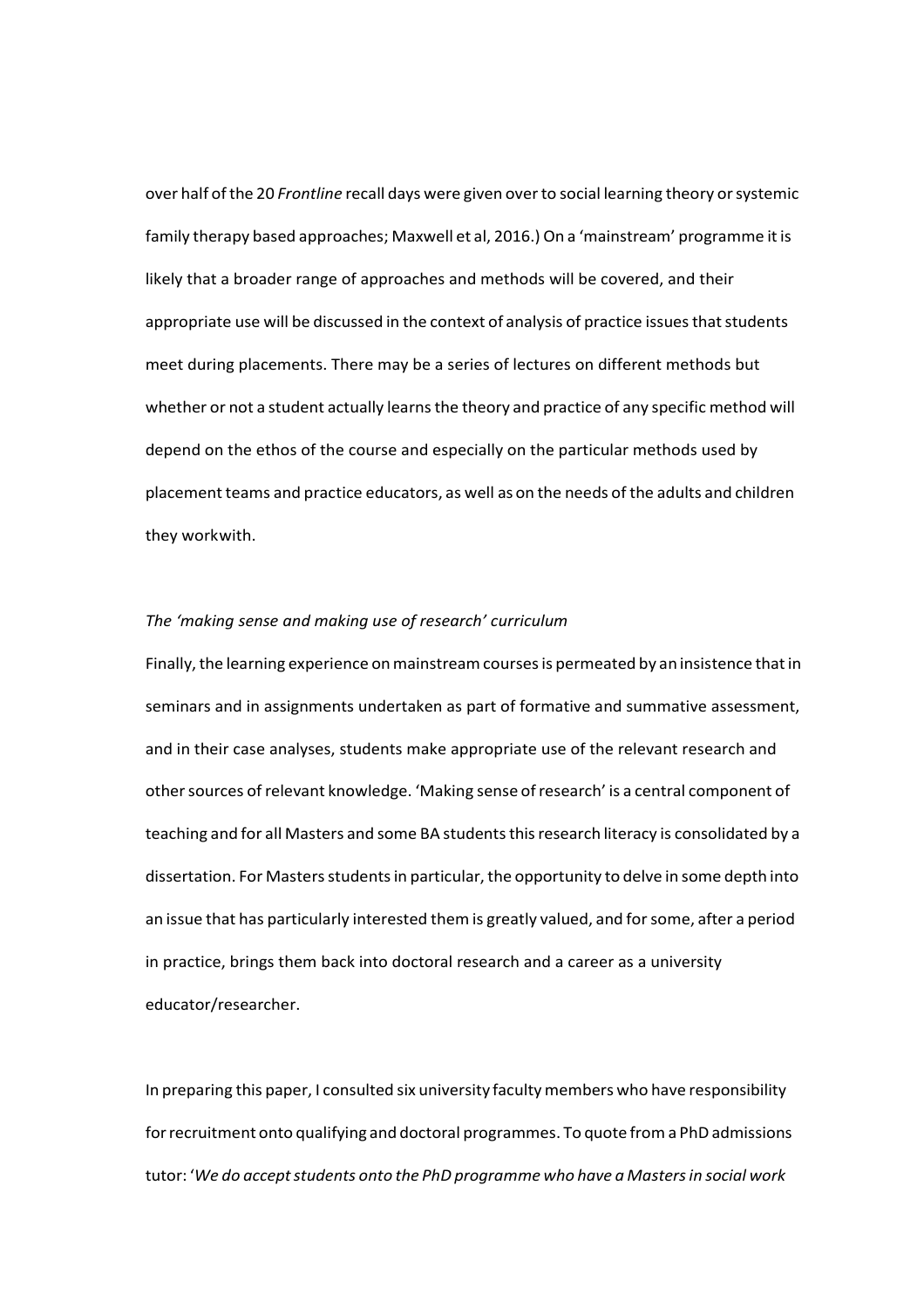*because we know that they will have learned a lot about research, and also have demonstrated their ability to study at Masterslevel. And with their practice experience, we can argue that they do not need a research Masters (generally considered to be a prerequisite for PhD study these days). People with the Frontline qualification but who haven't done a Masters dissertation are unlikely to be seen as eligible for PhD studies*  [withoutfirst completing a researchMastersdegree]'*.*

For the fast-track trainees, who gain their 'license to practice' after only 12-14 months, this opportunity is missing (it wasthere forthe 18-month cohort 1 of *Step-Up* but then deleted to allow for qualification after 14 months). Some (itis not yet known how many) choose to complete the Masters degree and for *Step-Up* students this will most often be via a research-based dissertation. However, for *Frontline* students the Masters component is more likely to be via a leadership module or a specialist clinical module in family therapy or cognitive behavioural methods.

A social work educator commented: '*One thing that inspired me to do a PhD was being taught by research active staff in a research active environment. So is there likely to be a longerterm impact* [of a cutin mainstream social work MA numbers*] in terms ofrecruiting future researchers – further eroding the knowledge base? So all the research relevant to people who use social work services will end up being done by non-social workers'.*

**Does the student or trainee experience and length of study make a difference?** From the research referred to above and my own experience, students completing a mainstream programme, as well as their first post employers, will often say that they still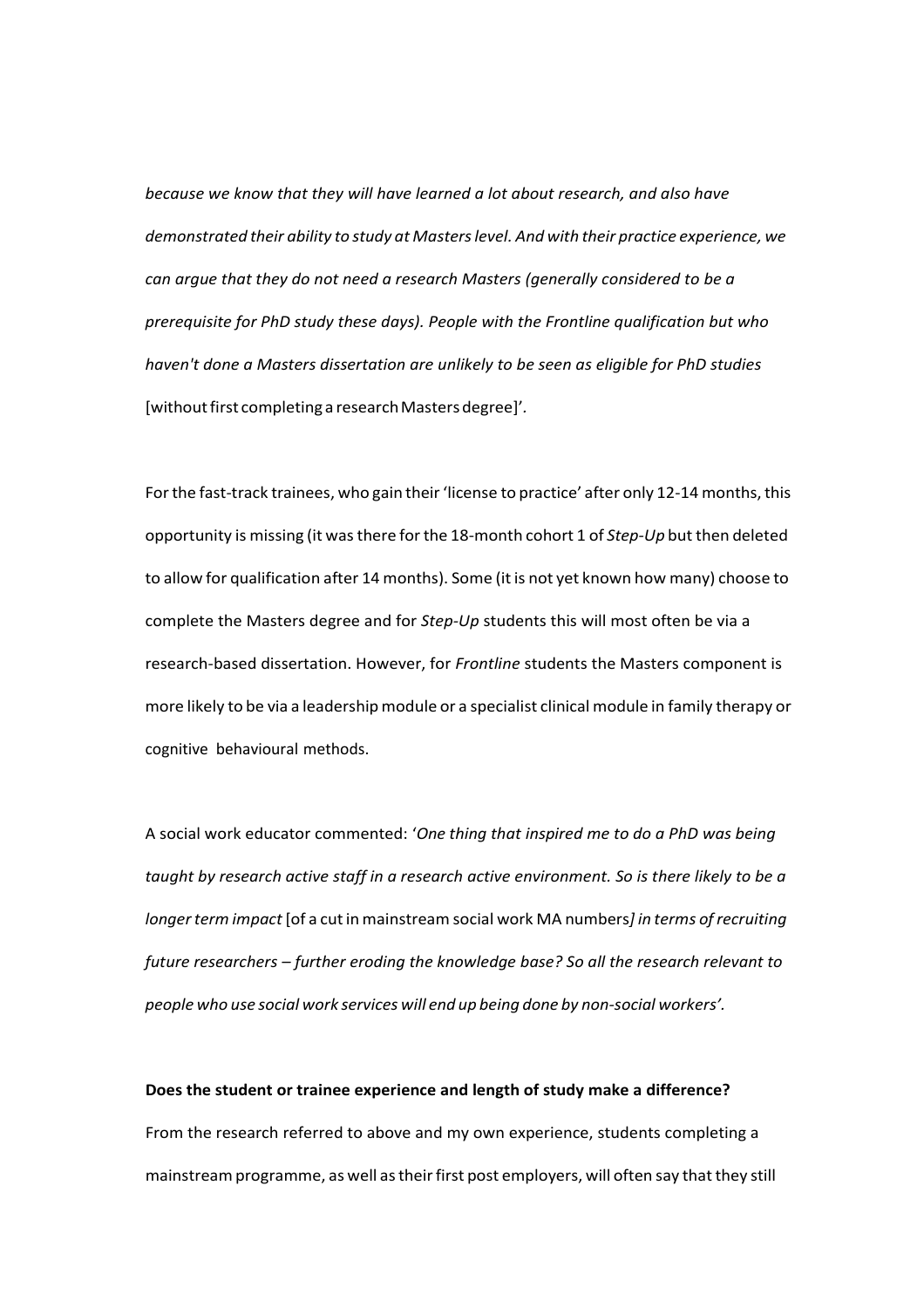have much to learn and are well aware that a year of more detailed specialist practice and skills-based learning is essential. From his recent study of Frontline and mainstream graduates in their first year of practice, Little (personal communication) concurs, noting that although orthodox training generally takes longer, its alumni also tend to complain about speed. But at the point of qualification, they are likely to be more confident than fast-track trainees about the range of knowledge that they hold and where the gaps are. They may also be more confident in talking with colleagues from other professions about what is special about their own profession and not just about the methods and tools they are using – about their unique contribution as social workers to the team around the family or individual. They are less likely to use terms such as 'clinical practice' and more likely to frame their work as 'helping' than 'intervening', Although they will integrate into their practice the knowledge statements as they appear and change over time (as with the *Knowledge and Skills* statements for working in statutory children or adult settings), progression through their careersis more likely tobe guided by the *Professional Capabilities Framework* (PCF) (DfE 2010) asthey move on to more specialist orsenior roles as advanced practitioners, managers, commissioners, educators or researchers. Some will settle into their profession in a statutory or third sector setting, creatively 'co-producing' a wide range of 'packages of care and support' and making use of a wide range of knowledge and skills before, in some cases, moving on to learn more specialist methods and skills, perhaps joining a multi-disciplinary team as a specialist (clinical) social worker, and others will retrain as therapists or psychologists. They are less likely to have the difficulties reported by some *Frontline* trainees that when they take up social work posts after 13 months they are unable to practise the specialist methods and skills they have majored in.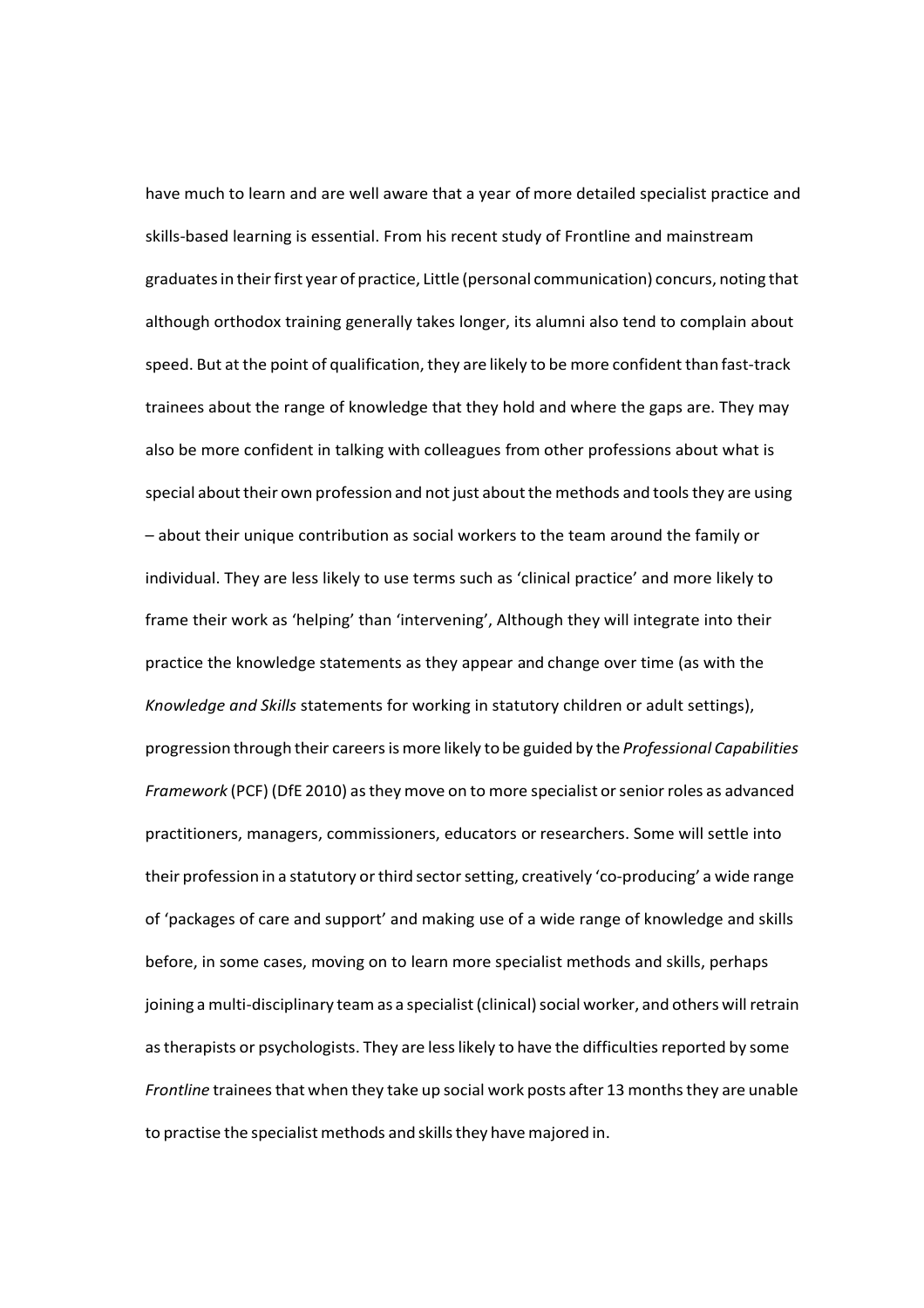### **Concluding reflections**

I was invited to write this paper because of my 35 years as a university social work educator and researcher, as a former Vice Chair of GSCC when the protocols for accreditation of social work training courses were agreed, and as a member of the training sub-committee of the social work reform board. I have also been an external examiner on BA and MA programmes in 'Russell Group' and 'post-92' universities. That is what I have mainly written about and any comparative comments on *Step-up* and *Frontline* come from the still limited published evaluations. University programmes have been subject for many years to University QAA and Regulator visits, external examiner reports and professional, academic and practitioner debates, so I am clearer on my ground. The lack of detailed information on the websites ofthe fast-track programmes about curricula orthe qualifications ofthose who deliver them means I am on shakier ground and I stand to be corrected. I have talked with *Frontline* and *Step-up* graduates who are in the main (as is usual with 'pioneers') proud spokespersonsfortheir courses.

For reasons that are beyond the scope of this paper (but see for example Jones, 2016) the unevidencedmessage thatmainstreamcourses are failing to produce child and family social workers or mental health social workers who can 'hitthe ground running' has been used to justify a move to a specialist and narrower, technician style, training. I can see that there is a limited place for carefully selected graduates with relevant experience to undertake a shorter length university social work education, possibly via a funded traineeship. But assessing the relevance of a degree or prior experience can be tricky; it is not always straightforward to move from one profession to another and it cannot be assumed thatthe experienced nurse, counsellor, therapist, teacher or solicitor will need less time to learn to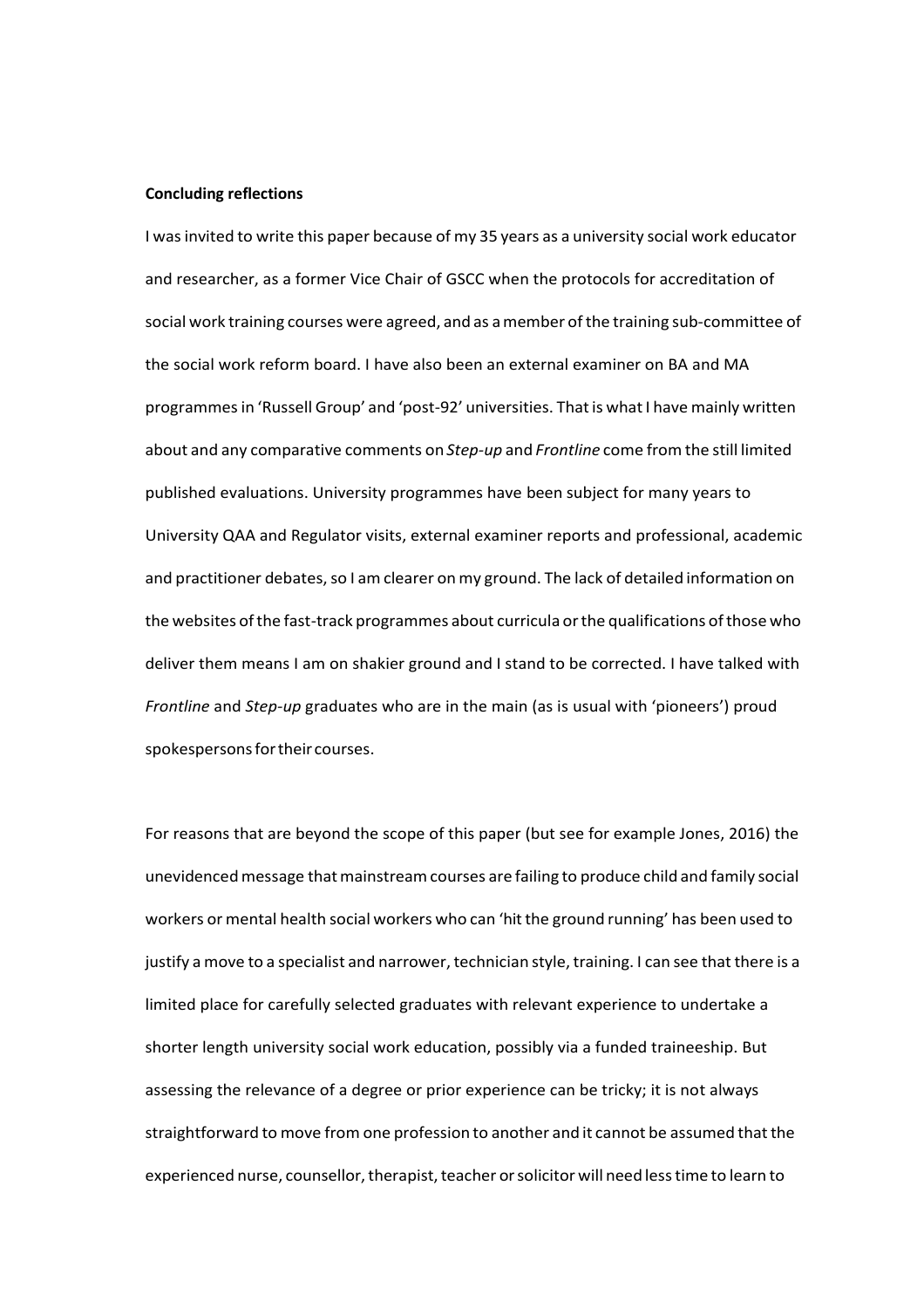be a social worker than the literature graduate who has honed their empathy on an analysis of the characters in Dickens or Shakespeare. My experience is that sometimes there has to be un-learning before moving forward into a new profession. Having taught many in this position I can only recall one, who didn't stay long in social work, who said her MA course was toolong.

I totally understand why those who apply to these shorter and financially advantageous routes into social work do so and am aware that some who will make excellent social workers are entering the profession in this way. Some will say that they chose this model of training because it was what they really wanted. Most say they were attracted by the trainee salary (especially afterincurring undergraduate debts) and not having to survive for another two years before earning a living wage.

However, there is no possibility of knowing the likely numbers who are both suitable for and will prefer a fast-track trainee route aslong as there is such inequity in funding, both for the course providers and the students/trainees, between these and mainstream programmes. There are other models that can be looked at that encourage well-motivated graduates into social work and allow them to follow an inclusive social work curriculum. For over ten years the University of East Anglia (UEA) School of Social Work hasjointly with neighbouring local authorities recruited graduates to start their course a year later after they have completed 12 months as a social work assistant. A small 'honorarium' is then provided while the student completes the MA in exchange for agreement to work with the authority on graduation. Cornwall County Council has a similar 'grow your own' scheme, seconding graduate and non-graduate staffmembers onto a university social work course after a year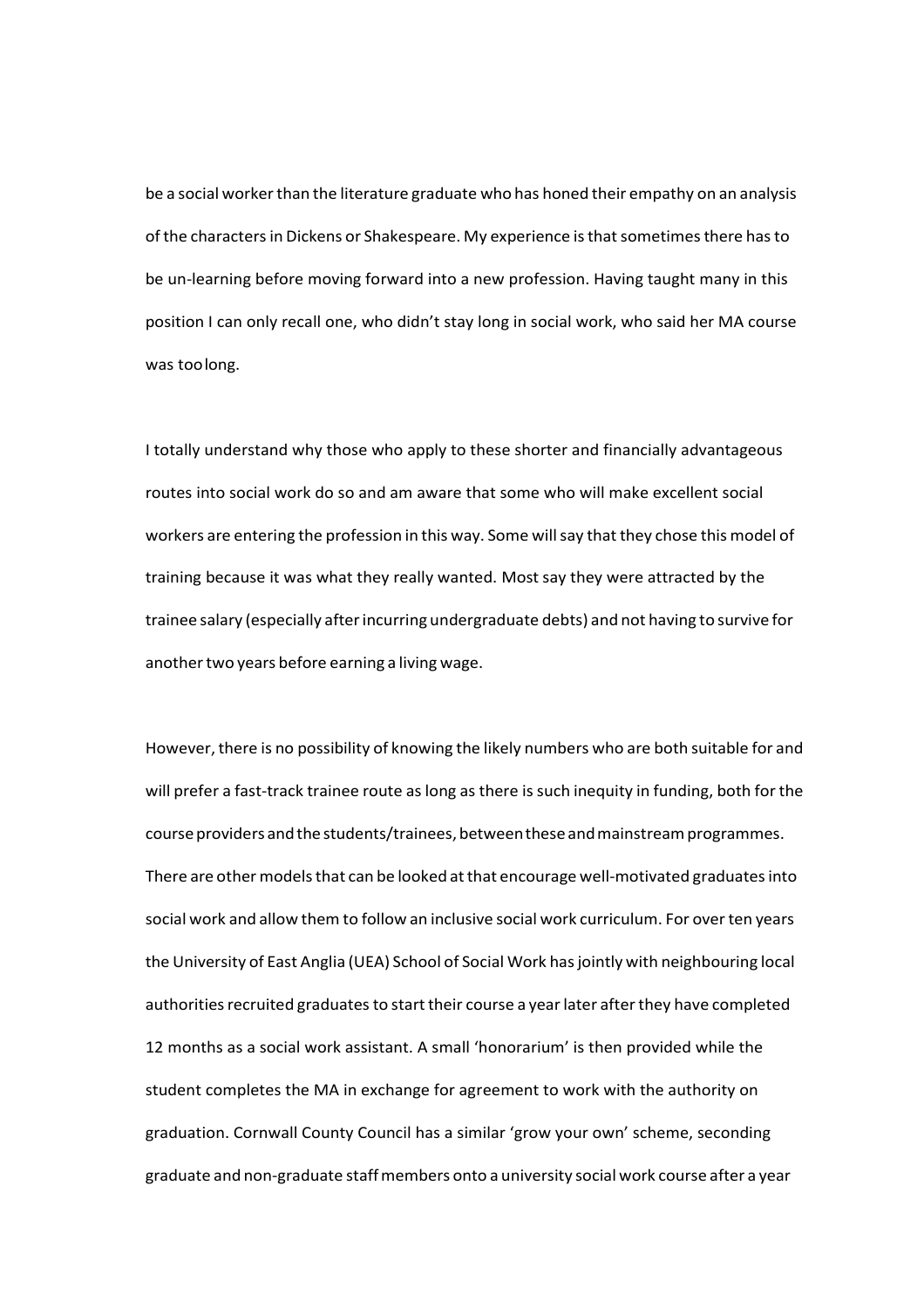as trainee social workers. Although partnerships between university schools of social work and practice agencies have always been strong and have been further strengthened since the Reform Board, the additional DfE funding made available to the 15 *Teaching Partnerships* is likely to see the development of more such schemes to fit local circumstances. But this will only happen if adequate and sustainable funding is available to students, universities and the partner agencies providing placements.

The evaluations referred to above have not substantiated the view that  $-$  leaving aside the small numbers who failto make the grade on socialwork as on other professional education programmes – a large majority of those qualifying on mainstream social work programmes will not become effective practitioners. Since the Social Work Reform Board changes have bedded down, employers are expressing greater satisfaction with the graduates they are able to recruit. Provided the basics are there, and the move into practice is supported and requisite new knowledge provided, the successful BA or MA student will settle confidently into social work and will be supported in making choices about the additional knowledge and skills they need. Agencies are on the whole good at providing local knowledge and skills training to fit workersfor particularroles or updates on the law and practice guidance. However, the opportunity rarely arises again to explore all angles of key issues in greater depth, unless someone takes time out (and usually at considerable financial cost), to undertake a research degree. So that crucial time for integrating social science and professional social work knowledge that is skimped or not even touched on within a foreshortened and applied curriculum is unlikely to be available again. The risk is that some fast-track recruits will be highly skilled technicians but willstruggle to be fully confident and adaptable professional social workers.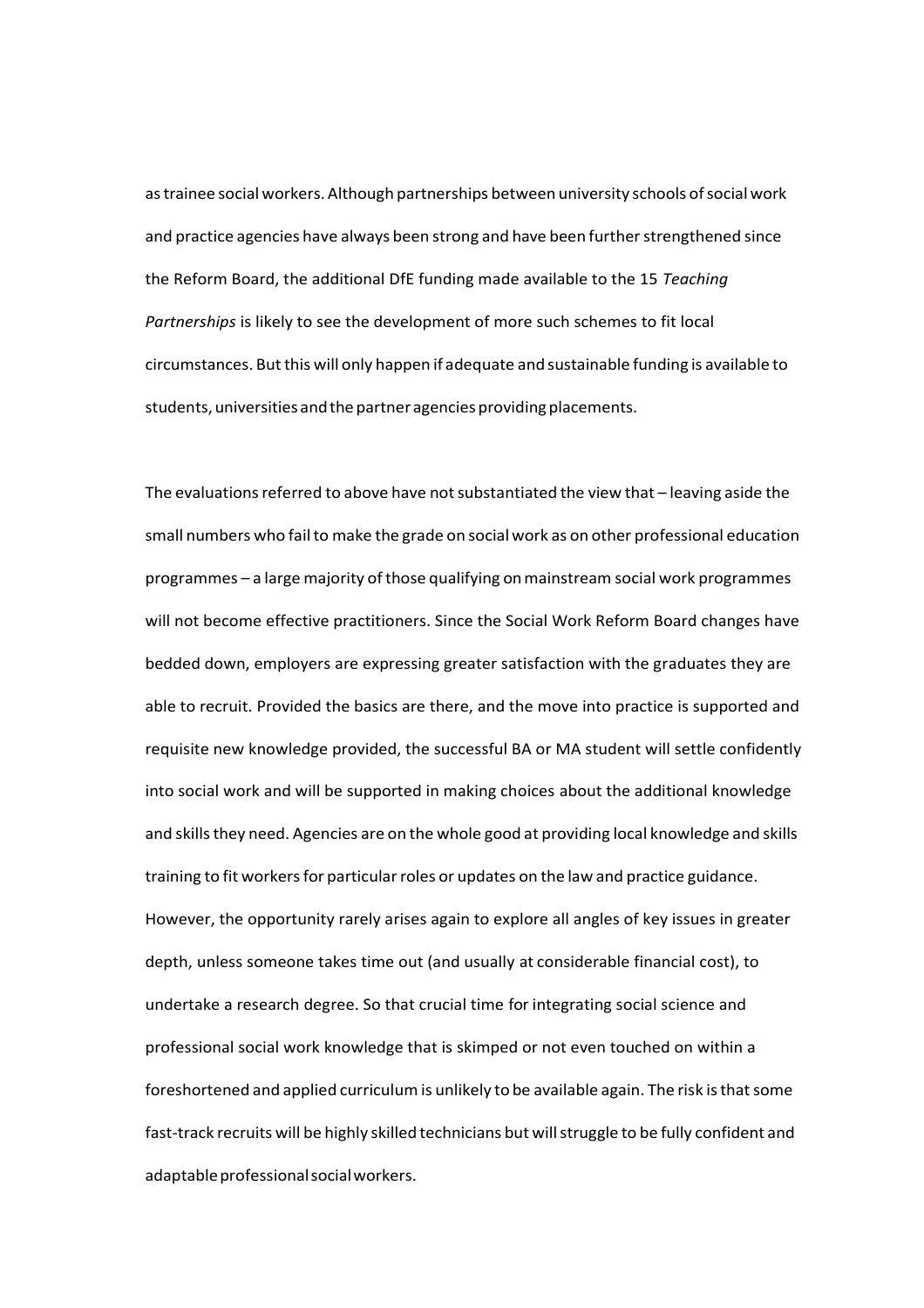So I retain my view that, as they enter one of the most complex and demanding professions, some of the potentially very able social workers tempted by financial necessity onto one of these short courses will have been 'sold short'. They are being let down by a government that appears to be unwilling to make even modest funds available for *all* those joining the profession to have the minimum two years ofrelevant higher education and training that all other countries consider to be a bare minimum. Like the doctors, psychologists, occupational therapists and physiotherapists they work with, social workers have a right to time to absorb and integrate complex and sometimes apparently contradictory knowledge and theories, explore the impact the work is having on them personally, examine their doubts and come out the other end feeling confident about their role as social workers and what thy have to offer.

But my argument, and I have sought to mount a defence and not to be defensive, is not only about the money and other resources going into these short courses, nor about the fasttrack programmes themselves. The diversion of funds from mainstream courses (DfE and DH funding for one fast-track trainee will pay for three MA students) has meant that other graduates and non-graduates who would have made excellent social workers have missed out as places on those courses are cut(already down from 5,620 course entrantsin 2009-10 to around 4,000 in 2014-15) (Skills for Care, 2016). Other contributors to this special edition will explore further the impact of a more limited curriculum on the service provided to the increasing number of those whose need for a social work service is either caused or exacerbated by the experience of absolute as well as relative poverty and by appalling housing conditions(see also Bywaters et al, 2015).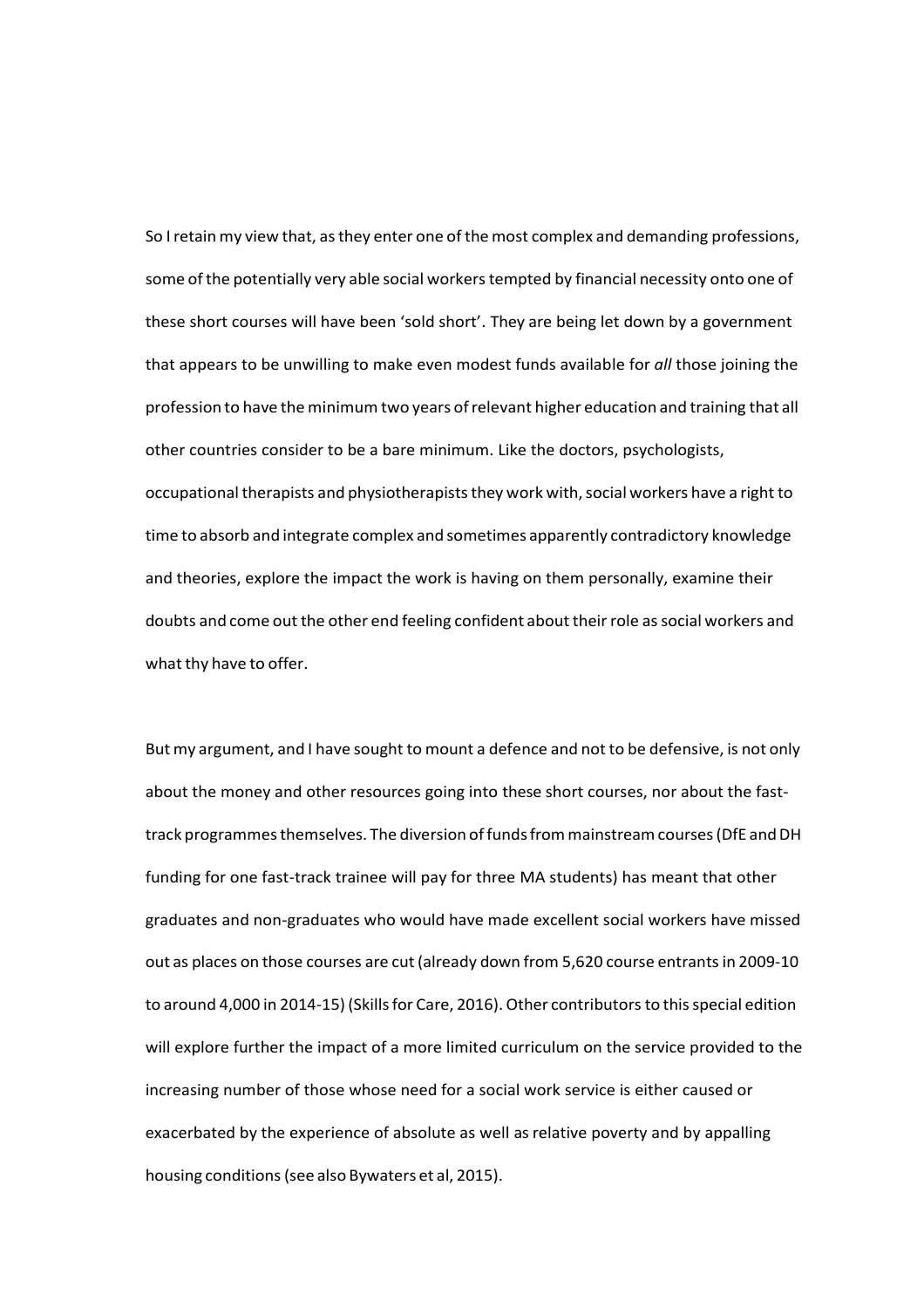Finally, there are workforce planning questions to be urgently confronted at national and regional levels. In particular, potential social work recruits who are not already graduates or those wishing to work with the elderly or disabled adults will find it increasingly difficult to join the social work profession. The Education Select Committee (HoC, 2016) called for a full debate by all stakeholders on the respective place and appropriate balance between numbers on mainstream and fast-track programmes. The present direction of travel and DfE and DH funding decisions (which have not as yet been subject to the debate and scrutiny called for by the Education Committee) are already resulting in a decrease in social work undergraduates and post-graduates qualifying onmainstreamuniversity programmes, at a time when recruitment and retention of social workers is reaching crisis proportions.

### **Implications of the research for policy and practice**

- Social work students on mainstream programmes and fast-track specialist trainees have qualitativelydifferentlearning experiences

- Choice ofroute into social work is distorted by the unequitable funding forstudents, universities and practiceeducators

- The growth in numbers and the proportion of specialist fast-track graduate entrants has occurred with insufficient discussion, involving all stakeholders, of the implications for the profession and for those who need social work services.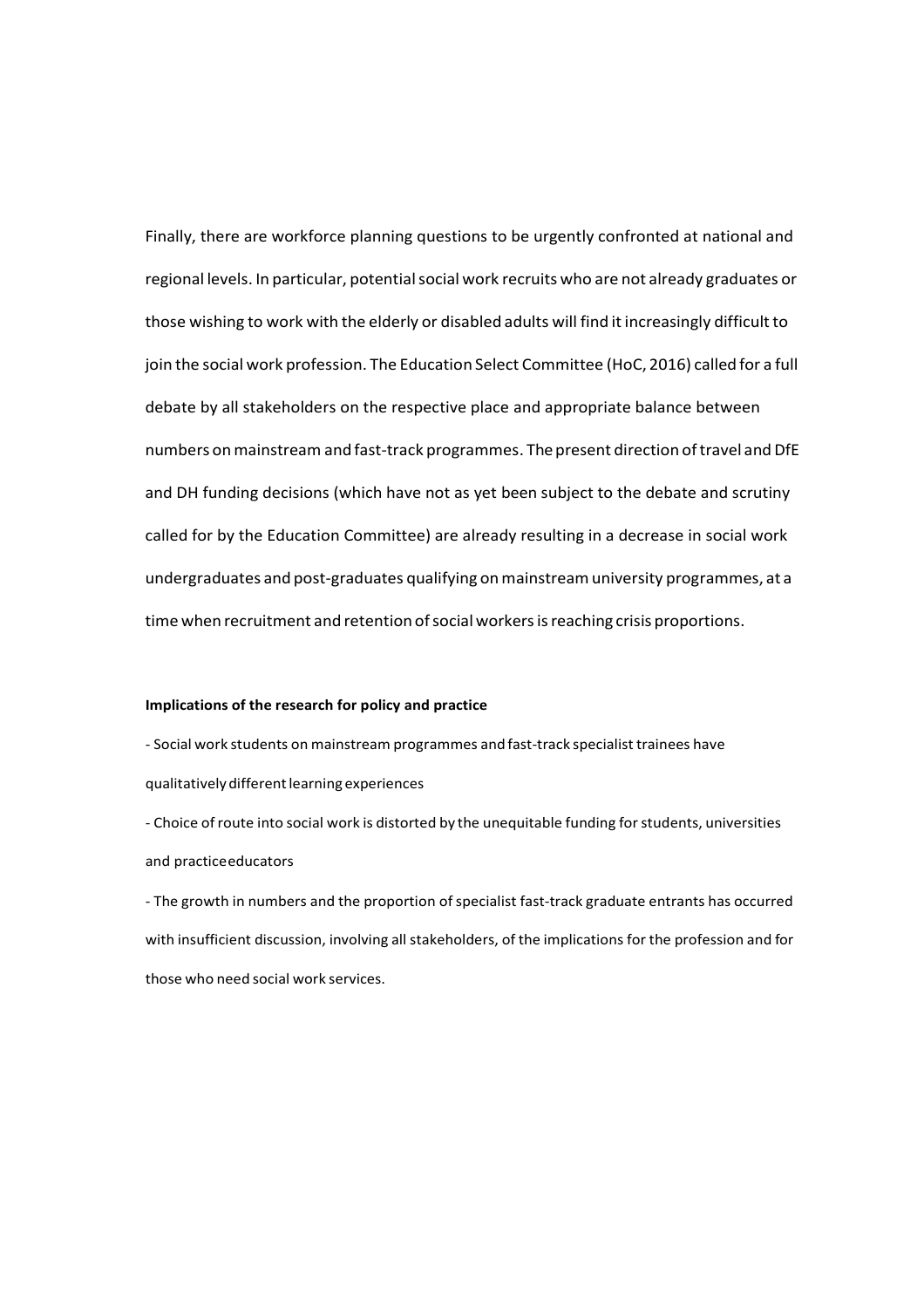### **References**

to 2011).

Association of Professors of Social Work (2013)*A Joint Statement on the Frontline Proposal byJUC/SWECandAPSW*11Feb201[3http://www.apsw.org.uk/2013/02/a-joint-statement](http://www.apsw.org.uk/2013/02/a-joint-statement-)on-the-frontline-proposal-by-jucswec-and-apsw/ accessed 23.03.17

Association of Professors of SocialWork (2014*)Joint APSW and JUCSWEC statement on the evaluation of Frontline* 22Oct 2014

[http://www.apsw.org.uk/2014/10/joint-apsw-and-jucswec-statement-on-the-evaluation-of](http://www.apsw.org.uk/2014/10/joint-apsw-and-jucswec-statement-on-the-evaluation-of-)frontline/ accessed 23.03.17

Association of Professors of Social Work (2016) Submission to Education Committee Inquiry into the Reform of Children's Social Care and Social Work Education in England

<http://www.apsw.org.uk/2016/01/reform-of-childrens-social-care-and-social-work->

education-in-england/ accessed 22/03/2017

Association of Professors of Social Work and JUC-SWC (2014) *Joint Statement on the* 

*Evaluation of Frontline* 22 Oct 2014 <http://www.apsw.org.uk/2014/10/joint-apsw-and->

jucswec-statement-on-the-evaluation-of-frontline/ accessed 2 May 2017

Baginsky, M. & Teague, C. (2013) 'Speaking from experience: the views of the first cohort of trainees of Step Up to Social Work', London: Department for Education.

Baginsky, M. & Manthorpe, J. (2014) 'The Views of Step Up to Social Work Trainees - Cohort 1 and Cohort 2', London: Department for Education.

Bywaters, P., Brady, G., Sparks, T., Bos, E., Bunting, L., Daniel, B., Featherstone, B., Morris, K., Scourfield, J. (2015) 'Exploring inequitiesin child welfare and child protection services: explaining the 'inverse intervention law'',*Child and Youth [Services](http://www.emeraldinsight.com/action/showLinks?doi=10.1108%2FJCS-03-2017-0006&isi=000362131200012&citationId=p_21) Review*57:98-105. Carpenter, J (2012) Newly Qualified Social Worker Programme: Final evaluation report (2008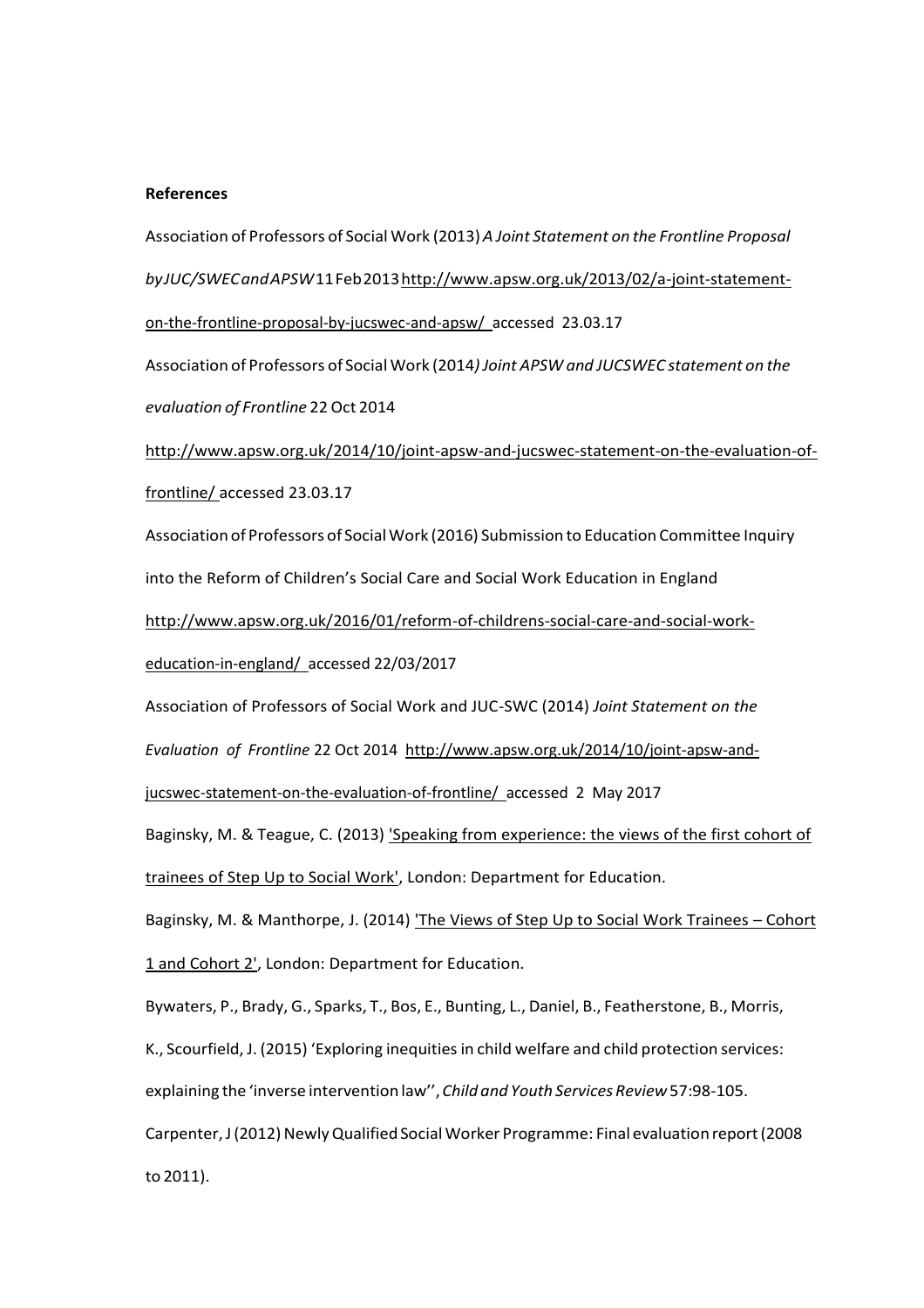Croisdale-Appleby, D. (2014) *Re-visioning social work education an independent review.* London Department of Health.

Departmentfor Education (2010) *Building a safe and confidentfuture: progressreportfrom the social work reform board* London: DfE

https:/[/www.gov.uk/government/publications/building-a-safe-and-confident-future](http://www.gov.uk/government/publications/building-a-safe-and-confident-future-)progress-report-from-the-social-work-reform-board accessed 23.03.17

EuropeanAssociation of Schools of SocialWork (2014) *Statementregarding the* 

*development of'Frontline' graduate social work course in theUK*

Ferguson,H(2016)'Without university socialworkdepartments,the profession cannot survive' *Community Care* 6 April 2016.

Frontline (2017) *Academic Programme* [http://www.thefrontline.org.uk/our](http://www.thefrontline.org.uk/our-)programme/frontline-programme-details/academic-programme accessed 23/03.17 General Social Care Council(2012)*Regulating social work education (2001-12)* London: GSCC.

Hackett, S., Smith, S., Stepanova, E., Venn, D,. Carpenter, J.,&Patsios, D. (2016) *Step Up to Social Work Longitudinal Evaluation*. Durham: Durham University

https:/[/www.dur.ac.uk/resources/sass/research/SUSWInitialfindings21Mar2016.pdf](http://www.dur.ac.uk/resources/sass/research/SUSWInitialfindings21Mar2016.pdf) accessed 23.03.17

House of Commons Education Committee (2016) Socialwork reformThird Report of Session 2016–17

Howe D (2009) *[A Brief Introduction to Social Work Theory.](http://www.emeraldinsight.com/action/showLinks?doi=10.1108%2FJCS-03-2017-0006&crossref=10.1007%2F978-0-230-36523-0&citationId=p_43)* London: Palgrave Macmillan*.*  Jones, R. (2016) *Submission to the Education Committee Inquiry on Social Work Reform*  <http://data.parliament.uk/WrittenEvidence/CommitteeEvidence.svc/EvidenceDocument/Ed> ucation/Social%20work%20reform/written/28907.html accessed 23.03.17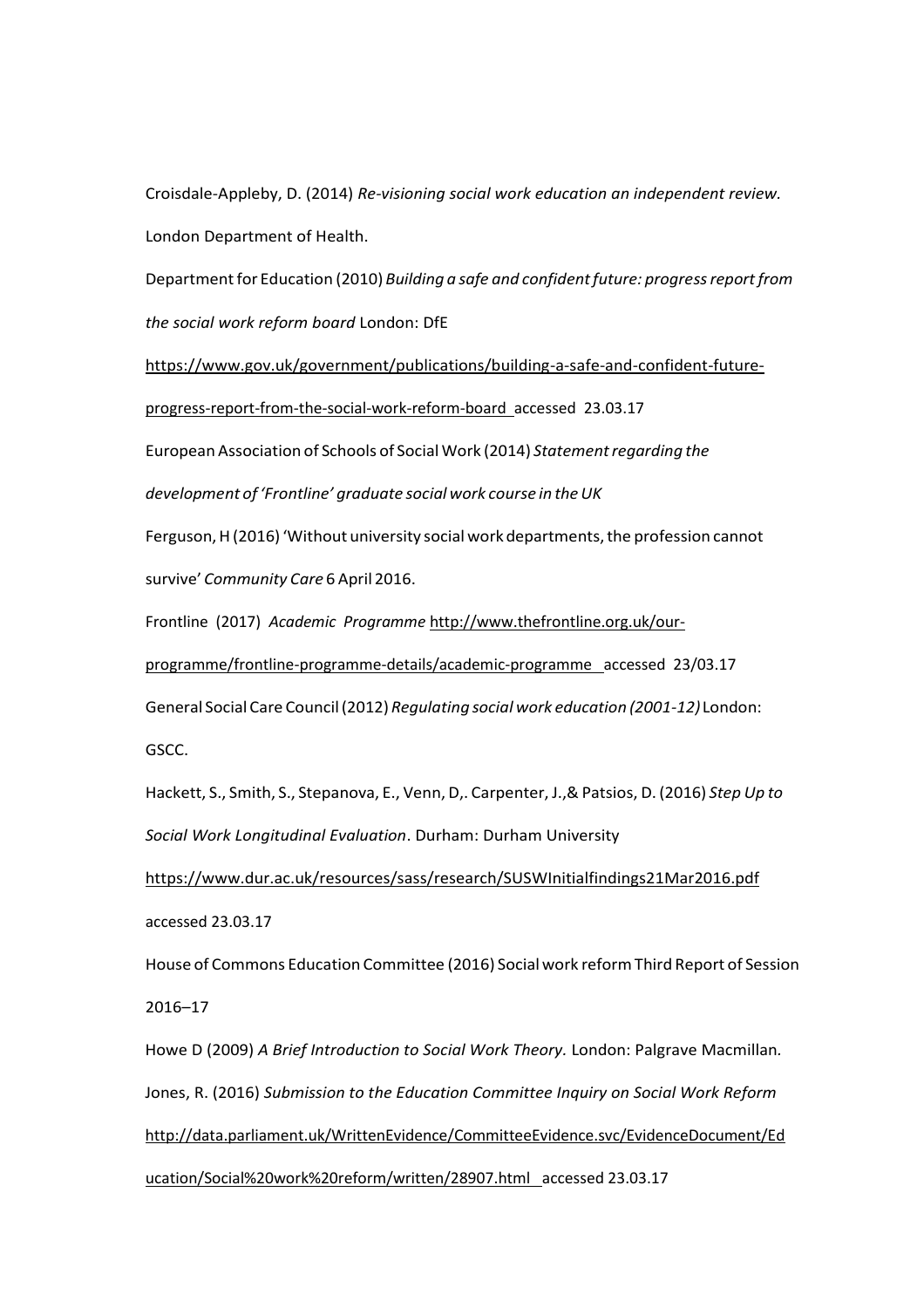Little, M. (personal communication)

McNicoll(2017)'Frontline graduatesface restrictions on practising outside of England' <http://www.communitycare.co.uk/2017/04/03/frontline-graduates-face-restrictions->

practising-outside-england/ accessed 6 May 2017

Manthorpe, J.; Moriarty, J.; Hussein, S.; Huxley, P.; Evans, S.; Orme, J.; Crisp, B.; Dutton, K.; Green Lister, Pam; Cavanagh, K.; MacIntyre, G.; Stevens, M.; Sharpe, E. (2005) The evaluation ofthe new social work degree qualification in England: wider perspectives**.** *European Journal of Social Work*, Vol. 8, No. 3, 08.2005, p. 343-346. Maxwell, N.; Jonathan Scourfield, Meng Le Zhang, Teresa de Villiers, Mark Hadfield, Paul Kinnersley, LizMetcalf, Andy Pithouse and Sadia Tayyaba (2016)*Independent evaluation of* 

*the Frontline Pilot Research reportMarch 2016* London: DfE.

Narey, M. (2014) *Making the education ofsocial workers consistently effective: Report of Sir Martin Narey's independent review of the education of children's social workers.* London: DfE.

Skills for Care (2016) *Social Work Education in England*: London, SfC.

Smith, R**.**, McLenachan, J., Venn, L., Weich, H. & Anthony, D.(2013). *Step Up to Social Work ProgrammeEvaluation2012:TheRegionalPartnershipsandEmployersPerspectives*.

London: Department for Education**.**

Stevenson, O. (2013) *Reflections on a Life in Social Work: A Personal & Professional Memoir.* Buckingham: Hinton House.

Thoburn, J., Featherstone, B. and Morris, K. (2016)'The future ofsocial work in universities is underthreat', *Community Care* 7 March.